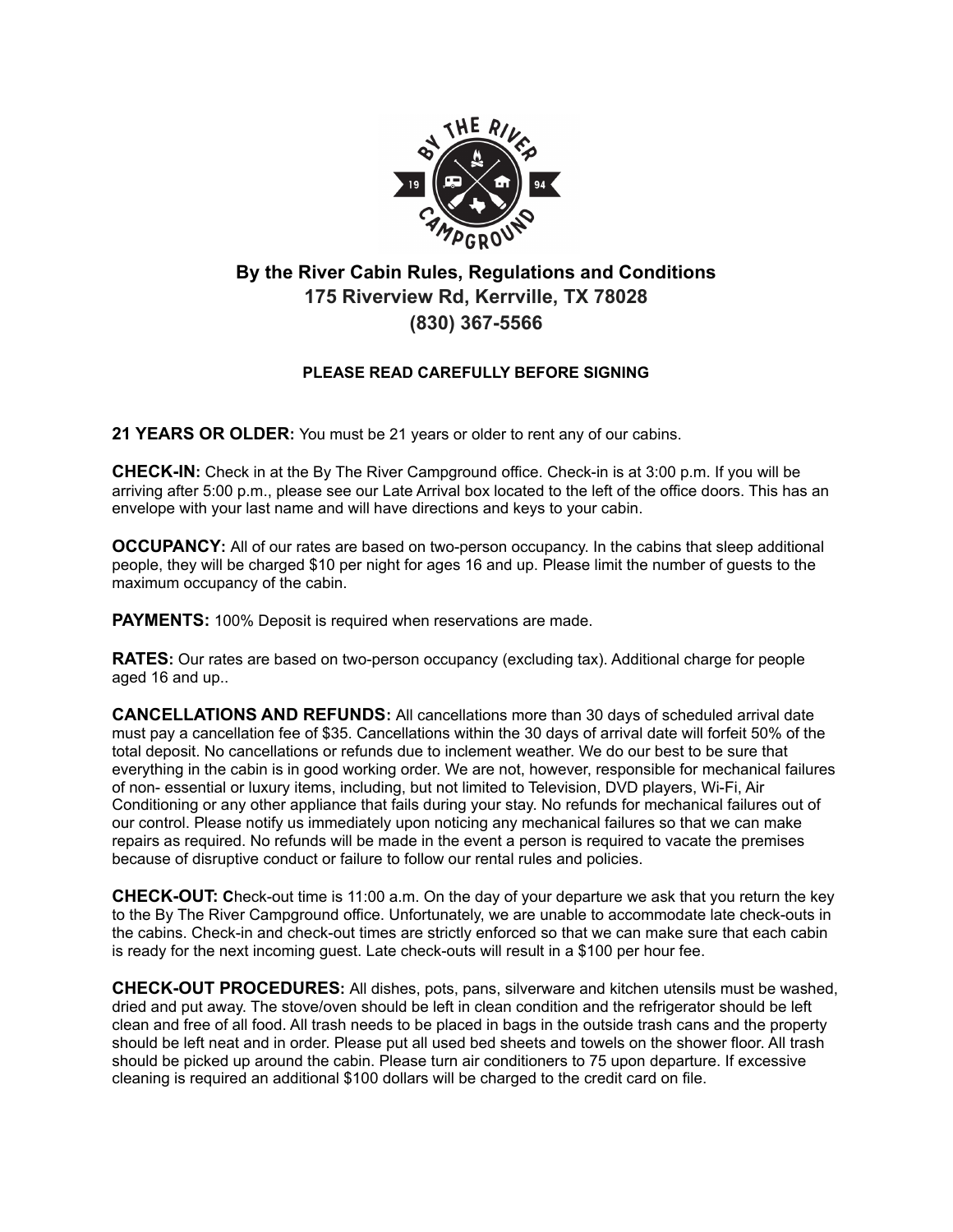**PETS:** We do not allow pets in the cabins. If a pet is discovered to be staying in the cabin during your stay a \$250 fee will be added to the card on file.

**DAMAGES:** We reserve the right to charge your credit card for any damages or excessive cleaning, soiled dishes, or cabin left in disarray from your stay. If you notice any problems upon checking in, please let us know right away to avoid any damages being charged to your account.

**KEYS:** Failure to return keys to the office will result in a \$35 charge on your credit card.

**FURNITURE AND APPLIANCES:** Please do not move our furniture or appliances, as you will be charged for damages as a result of such. Please make us aware of anything not working in the cabins upon your arrival.

**FURNISHINGS:** Please look over the attached inventory list. These are the items that are provided in the cabin. Please note any items that have been broken and/or lost during your stay. These items should be there when you check-out.

**Inventory:**

Place Setting for 8 people (dinner plates, salad plates, bowls)

Silverware Setting for 8 people

Cup & Mugs (8 each)

3 mixing bowls

Serving/cooking utensils

2 cutting boards

Pots/Pans

Can Opener

Dish Towels/Hot Pads

**Toaster** 

Coffee Maker

Alarm Clock

**AMENITIES:** Appliances and other mechanicals can malfunction. By the River Campground cannot refund any money for inconveniences encountered due to these malfunctions which are beyond our control. We reserve the right to subcontract work to the done at the earliest date possible. We will react as quickly as possible to restore any amenity, but no not guarantee complete restoration during your stay and will not result in a refund. Loss of electricity, water or any "Act of God" is outside our control and will not result in a refund.

**LIABILITIES:** Renter agrees to assume all responsibility for any accidents, injury or damage that may result in or around the premises, to persons or property (including those of Renter's guests) and that the Owner and its agents shall not be held liable, or responsible for such injury, accident, or damage. The Owner or agent shall not be responsible for injury or accident occurring on the property and renter agrees to hold the Owner/agent harmless from any and all claims and liability of any nature which may arise by